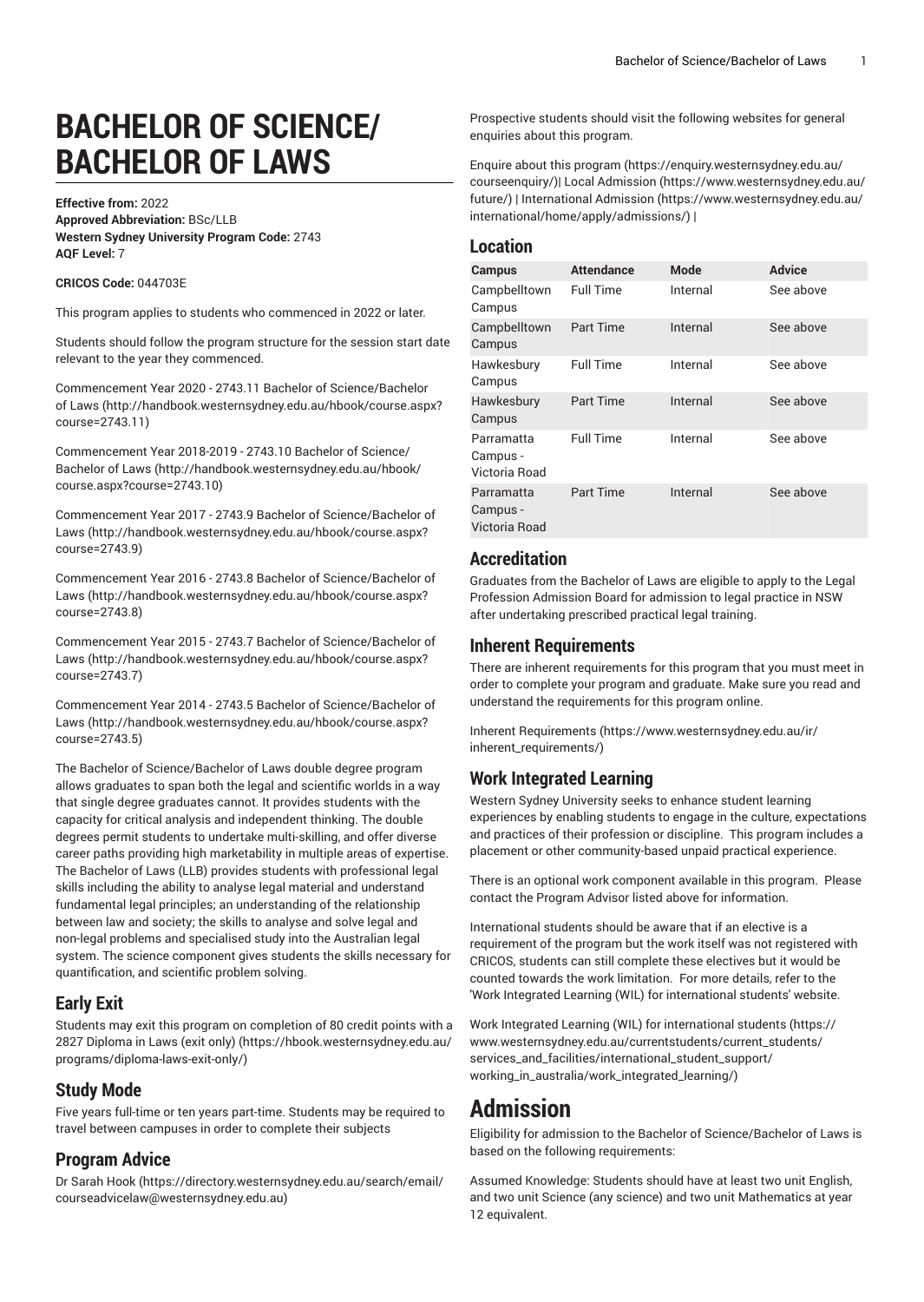Recommended studies: HSC English standard or equivalent.

Applications from Australian and New Zealand citizens and holders of permanent resident visas may be made via the Universities Admissions Centre (UAC) or directly through the Western Portal. Use the links below to apply via UAC or Western Sydney University. Applications made directly to Western Sydney do not have an application fee.

<http://www.uac.edu.au/> <https://westernsydney.uac.edu.au/ws/>

Applicants who have undertaken studies overseas may have to provide proof of proficiency in English. Local applicants who are applying through the Universities Admissions Centre (UAC) will find details of minimum English proficiency requirements and acceptable proof on the UAC website. Local applicants applying directly to the University should also use the information provided on the UAC website.

International students currently completing an Australian Year 12 in or outside Australia, an International Baccalaureate in Australia or a New Zealand National Certificate of Educational Achievement (NCEA) level 3 must apply via UAC International.

#### <http://www.uac.edu.au/>

All other International applicants must apply directly to the University via the International Office.

International students applying to the University through the International Office can find details of minimum English proficiency requirements and acceptable proof on their website.

[International Office \(http://www.westernsydney.edu.au/international/\)](http://www.westernsydney.edu.au/international/)

Overseas qualifications must be deemed by the Australian Education International - National Office of Overseas Skills Recognition (AEI-NOOSR) to be equivalent to Australian qualifications in order to be considered by UAC and Western Sydney University.

# **Special Requirements Prerequisites**

Students enrolling in these subjects may need to have a National Police Certificate and consent or prohibited employment declarations as they may be conducting their placement in circumstances where they work with minors.

- LAWS 3077 Legal Internship
- LAWS 4012 First Nations Peoples' Access to Justice Clinic
- LAWS 3080 Street Law Clinic
- JUST 3011 Issues in the Criminal Justice System (corrective services field trip requirement) - Also records and identity check.

The following subjects requires a visa for the relevant country and the ability to travel at a specified time:

- LAWS 3024 Foundations of Chinese Law
- LAWS 3025 Foundations of Indian Law
- LAWS 3078 Legal, Economic and Social Transformation in Taiwan

# **Program Structure**

Qualification for the double degree in Bachelor of Science/Bachelor of Laws requires the successful completion of 400 credit points as specified in the structure below.

**Note: At least 120 credit points must be at Level 3 or above.**

### **Bachelor of Science Subjects**

**Years 1 to 3**

Students who wish to exit this double degree after their third year and graduate with a Bachelor of Science must have completed 240 credit points and completed the subjects as listed below in Years 1, 2 and 3 with at least 60 credit points at Level 3 or above

Students completing the Bachelor of Science portion of this double degree must complete one of the Science testamur majors listed, in the first three years of study.

Students should note that core subjects will be allocated based on the Testamur Major chosen and as indicated in the relevant Testamur Major sequence. In some cases, students may choose between one or more options.

#### **Bachelor of Science core subjects are:**

| <b>Subject</b>               | <b>Title</b>                                                     | Credit<br><b>Points</b> |
|------------------------------|------------------------------------------------------------------|-------------------------|
|                              | Students are required to complete the following two Subjects     |                         |
| <b>CHEM 1008</b>             | <b>Introductory Chemistry</b>                                    | 10                      |
| <b>NATS 1019</b>             | Scientific Literacy                                              | 10                      |
|                              | Foundation (depending on testamur major selected):               |                         |
| Select two of the following: |                                                                  | 20                      |
| <b>BIOS 1012</b>             | <b>Cell Biology</b>                                              |                         |
| <b>BIOS 1001</b>             | Biodiversity                                                     |                         |
|                              | CHEM 1012 Essential Chemistry                                    |                         |
|                              | Mathematics (depending on testamur major selected):              |                         |
| Select one of the following: |                                                                  | 10                      |
| MATH 1026                    | <b>Quantitative Thinking</b>                                     |                         |
| MATH 1014                    | Mathematics 1A                                                   |                         |
| MATH 1003                    | <b>Biometry</b>                                                  |                         |
|                              | Analytical Science (depending on testamur major selected):       |                         |
| Select one of the following: |                                                                  | 10                      |
| <b>MATH 2001</b>             | <b>Advanced Calculus</b>                                         |                         |
| <b>BIOS 2042</b>             | Biochemistry                                                     |                         |
| <b>NATS 2019</b>             | <b>Forensic and Environmental Analysis</b>                       |                         |
| <b>NATS 2042</b>             | Science Research Methods                                         |                         |
| <b>CHEM 2001</b>             | <b>Analytical Chemistry</b>                                      |                         |
| <b>PUBH 2010</b>             | Epidemiology                                                     |                         |
|                              | Work Integrated Learning (depending on testamur major selected): |                         |
| Select one of the following: |                                                                  | 10                      |
| <b>NATS 3044</b>             | Complex Case Studies in Science                                  |                         |
| <b>NATS 3045</b>             | Work Internship for Science Professionals                        |                         |
| <b>NATS 3008</b>             | <b>Complex Forensic Studies</b>                                  |                         |
|                              | Core Capstone (depending on testamur major selected):            |                         |
| Select one of the following: |                                                                  | 10                      |
| <b>NATS 3027</b>             | Laboratory Quality Management                                    |                         |
| <b>NATS 3015</b>             | Field Project 1                                                  |                         |
| <b>BIOS 3012</b>             | <b>Conservation Biology</b>                                      |                         |
| <b>NATS 3040</b>             | Topics in Medical Science                                        |                         |

# **Bachelor of Science Testamur Majors**

Students must choose one of the following testamur majors:

Agrifood, [Testamur](https://hbook.westernsydney.edu.au/majors-minors/agrifood-ug-testamur-major/) Major [\(https://hbook.westernsydney.edu.au/](https://hbook.westernsydney.edu.au/majors-minors/agrifood-ug-testamur-major/) [majors-minors/agrifood-ug-testamur-major/\)](https://hbook.westernsydney.edu.au/majors-minors/agrifood-ug-testamur-major/)

Animal Science, [Testamur](https://hbook.westernsydney.edu.au/majors-minors/animal-science-ug-testamur-major/) Major ([https://](https://hbook.westernsydney.edu.au/majors-minors/animal-science-ug-testamur-major/) [hbook.westernsydney.edu.au/majors-minors/animal-science-ug](https://hbook.westernsydney.edu.au/majors-minors/animal-science-ug-testamur-major/)[testamur-major/](https://hbook.westernsydney.edu.au/majors-minors/animal-science-ug-testamur-major/))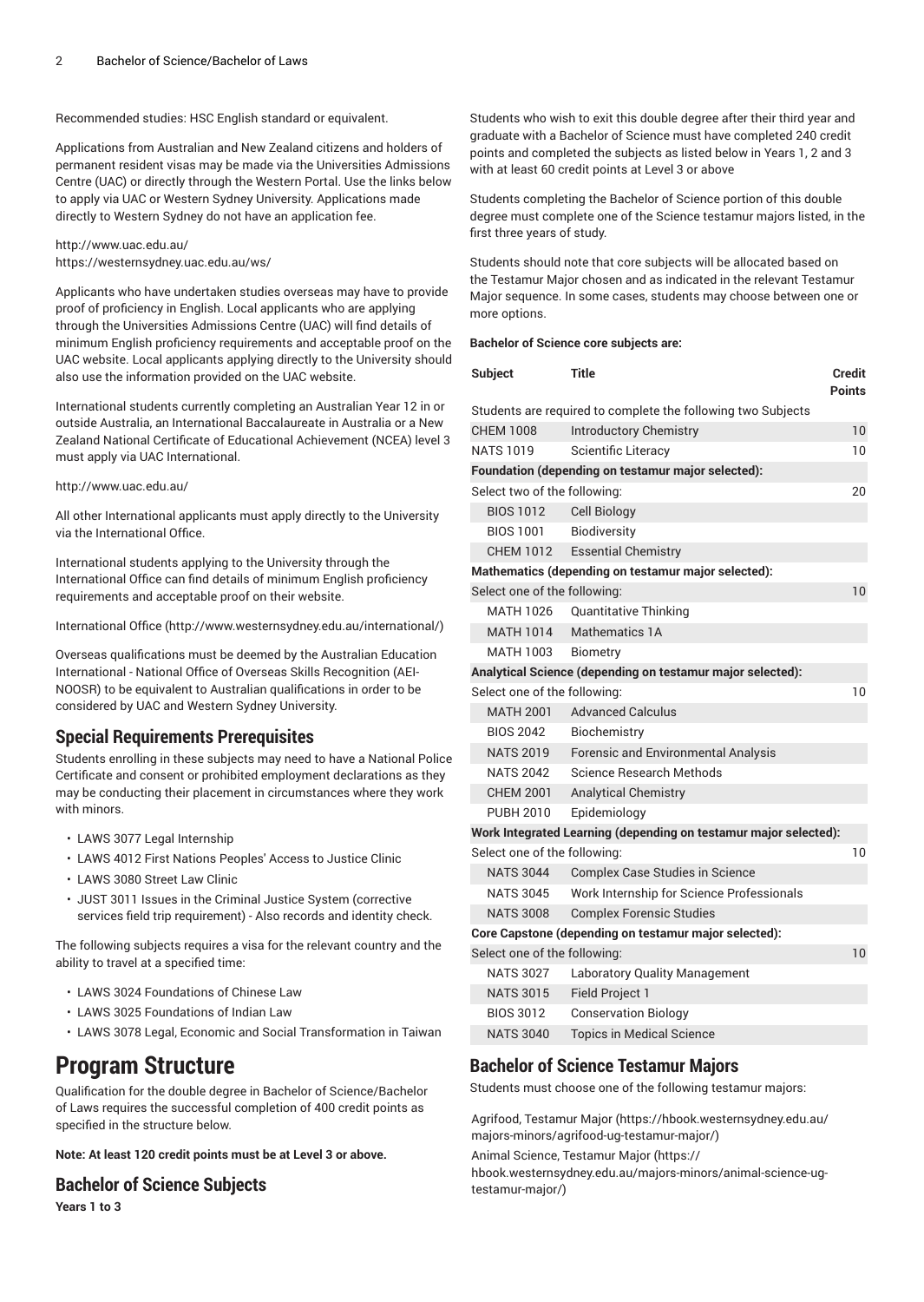Applied Physics, [Testamur](https://hbook.westernsydney.edu.au/majors-minors/applied-physics-ug-testamur-major/) Major [\(https://](https://hbook.westernsydney.edu.au/majors-minors/applied-physics-ug-testamur-major/)

[hbook.westernsydney.edu.au/majors-minors/applied-physics-ug](https://hbook.westernsydney.edu.au/majors-minors/applied-physics-ug-testamur-major/)[testamur-major/\)](https://hbook.westernsydney.edu.au/majors-minors/applied-physics-ug-testamur-major/)

Biology, [Testamur](https://hbook.westernsydney.edu.au/majors-minors/biology-ug-testamur-major/) Major [\(https://hbook.westernsydney.edu.au/majors](https://hbook.westernsydney.edu.au/majors-minors/biology-ug-testamur-major/)[minors/biology-ug-testamur-major/\)](https://hbook.westernsydney.edu.au/majors-minors/biology-ug-testamur-major/)

[Chemistry,](https://hbook.westernsydney.edu.au/majors-minors/chemistry-ug-testamur-major/) Testamur Major [\(https://hbook.westernsydney.edu.au/](https://hbook.westernsydney.edu.au/majors-minors/chemistry-ug-testamur-major/) [majors-minors/chemistry-ug-testamur-major/](https://hbook.westernsydney.edu.au/majors-minors/chemistry-ug-testamur-major/))

Forensic Science, [Testamur](https://hbook.westernsydney.edu.au/majors-minors/forensic-science-ug-testamur-major/) Major ([https://](https://hbook.westernsydney.edu.au/majors-minors/forensic-science-ug-testamur-major/)

[hbook.westernsydney.edu.au/majors-minors/forensic-science-ug](https://hbook.westernsydney.edu.au/majors-minors/forensic-science-ug-testamur-major/)[testamur-major/\)](https://hbook.westernsydney.edu.au/majors-minors/forensic-science-ug-testamur-major/)

[Innovative](https://hbook.westernsydney.edu.au/majors-minors/innovative-foods-ug-testamur-major/) Foods, Testamur Major ([https://](https://hbook.westernsydney.edu.au/majors-minors/innovative-foods-ug-testamur-major/)

[hbook.westernsydney.edu.au/majors-minors/innovative-foods-ug](https://hbook.westernsydney.edu.au/majors-minors/innovative-foods-ug-testamur-major/)[testamur-major/\)](https://hbook.westernsydney.edu.au/majors-minors/innovative-foods-ug-testamur-major/)

Sustainable [Environmental](https://hbook.westernsydney.edu.au/majors-minors/sustainable-environmental-futures-ug-testamur-major/) Futures, Testamur Major [\(https://](https://hbook.westernsydney.edu.au/majors-minors/sustainable-environmental-futures-ug-testamur-major/) [hbook.westernsydney.edu.au/majors-minors/sustainable](https://hbook.westernsydney.edu.au/majors-minors/sustainable-environmental-futures-ug-testamur-major/)[environmental-futures-ug-testamur-major/\)](https://hbook.westernsydney.edu.au/majors-minors/sustainable-environmental-futures-ug-testamur-major/)

Zoology, [Testamur](https://hbook.westernsydney.edu.au/majors-minors/zoology-ug-testamur-major/) Major [\(https://hbook.westernsydney.edu.au/](https://hbook.westernsydney.edu.au/majors-minors/zoology-ug-testamur-major/) [majors-minors/zoology-ug-testamur-major/\)](https://hbook.westernsydney.edu.au/majors-minors/zoology-ug-testamur-major/)

Please note that not all Testamur Majors are available at all campuses.

Students may exit with the Diploma in General Science on completion of 80 credit points, comprising:

- 30 credit points of specified core subjects
- 40 credit points of Science core and/or any focus subjects from a Science or Medical Science testamur major
- 10 credit points of any other subject offered by Western Sydney University including from the specified core or Science or Medical Science testamur majors.

Please refer to the Diploma in General Science for details.

### **Bachelor of Laws Subjects**

Students enrolled in the 2743 Bachelor of Science/Bachelor of Laws will only be eligible to graduate from their Bachelor of Laws degree upon completion of the entire 400 credit point program. Students enrolled in this program who wish to graduate with a standalone law degree prior to completion of the entire Bachelor of Science component must transfer to program Bachelor of Laws (Non [Graduate](https://hbook.westernsydney.edu.au/programs/bachelor-laws-non-graduate-entry/) Entry) ([https://hbook.westernsydney.edu.au/programs/bachelor-laws-non](https://hbook.westernsydney.edu.au/programs/bachelor-laws-non-graduate-entry/)[graduate-entry/\)](https://hbook.westernsydney.edu.au/programs/bachelor-laws-non-graduate-entry/) which requires the completion of 320 credit points (inclusive of 80 credit points of non-LLB study).

Students may early exit with the [Diploma in Laws](https://hbook.westernsydney.edu.au/programs/diploma-laws-exit-only/) ([https://](https://hbook.westernsydney.edu.au/programs/diploma-laws-exit-only/) [hbook.westernsydney.edu.au/programs/diploma-laws-exit-only/](https://hbook.westernsydney.edu.au/programs/diploma-laws-exit-only/)) on completion of 80 credit points, comprising 20 credit points of specified Law core subjects and 60 credit points of Law core or alternate subjects, as provided in the course structure. Please refer to the link above for details.

# **Recommended Sequence**

# **Full-time start-year intake**

```
Course Title Credit
```
**Points**

**Year 1**

**Autumn session**

Note: students choosing Applied Physics, Major should consult the Academic Course Advisor for advice regarding subject sequences.

| LAWS 1003        | <b>Fundamentals of Australian Law</b> | 10 |
|------------------|---------------------------------------|----|
| LAWS 2004        | <b>Criminal Law</b>                   | 10 |
| <b>CHEM 1008</b> | <b>Introductory Chemistry</b>         | 10 |

|                                    | Select one core Science Foundation subject (depending on      | 10 |
|------------------------------------|---------------------------------------------------------------|----|
| testamur major selected)           |                                                               |    |
| <b>BIOS 1012</b>                   | Cell Biology                                                  |    |
| <b>CHEM 1012</b>                   | <b>Essential Chemistry</b>                                    |    |
| <b>BIOS 1001</b>                   | <b>Biodiversity</b>                                           |    |
|                                    | <b>Credit Points</b>                                          | 40 |
| <b>Spring session</b>              |                                                               |    |
| <b>LAWS 1009</b>                   | Legal Analysis and Critique                                   | 10 |
| <b>LAWS 2013</b>                   | <b>Torts Law</b>                                              | 10 |
|                                    | Select one core Science Mathematics subject (depending on     | 10 |
| testamur major selected)           |                                                               |    |
| <b>MATH 1026</b>                   | Quantitative Thinking                                         |    |
| <b>MATH 1014</b>                   | Mathematics 1A                                                |    |
| <b>MATH 1003</b>                   | <b>Biometry</b>                                               | 10 |
| testamur major selected)           | Select one core Science Foundation subject (depending on      |    |
| <b>BIOS 1012</b>                   | Cell Biology                                                  |    |
| <b>CHEM 1012</b>                   | <b>Essential Chemistry</b>                                    |    |
| <b>BIOS 1001</b>                   | <b>Biodiversity</b>                                           |    |
|                                    | <b>Credit Points</b>                                          | 40 |
| Year <sub>2</sub>                  |                                                               |    |
| Autumn session                     |                                                               |    |
| LAWS 2003                          | Contracts                                                     | 10 |
|                                    | Select Two core Science subjects comprising:                  |    |
|                                    | Select one Analytical Science subject (depending on testamur  | 10 |
| major selected)                    |                                                               |    |
| <b>MATH 2001</b>                   | <b>Advanced Calculus</b>                                      |    |
| <b>BIOS 2042</b>                   | Biochemistry                                                  |    |
| <b>NATS 2019</b>                   | <b>Forensic and Environmental Analysis</b>                    |    |
| <b>NATS 2042</b>                   | <b>Science Research Methods</b>                               |    |
| <b>CHEM 2001</b>                   | <b>Analytical Chemistry</b>                                   |    |
| <b>PUBH 2010</b>                   | Epidemiology                                                  |    |
| Select the following:              |                                                               |    |
| NATS 1019                          | Scientific Literacy                                           | 10 |
| each testamur major)               | Select one testamur major subject (see sequence provided with | 10 |
|                                    | <b>Credit Points</b>                                          | 40 |
| <b>Spring session</b>              |                                                               |    |
| <b>LAWS 2001</b>                   | Alternative Dispute Resolution                                | 10 |
|                                    | Select one core Science Work Integrated learning subject:     | 10 |
| <b>NATS 3044</b>                   | <b>Complex Case Studies in Science</b>                        |    |
| <b>NATS 3045</b>                   | Work Internship for Science Professionals                     |    |
| <b>NATS 3008</b>                   | <b>Complex Forensic Studies</b>                               |    |
|                                    | Select two Science testamur major subjects (see sequence      | 20 |
| provided with each testamur major) |                                                               |    |
|                                    | <b>Credit Points</b>                                          | 40 |
| Year 3<br>Autumn session           |                                                               |    |
| <b>LAWS 2015</b>                   |                                                               |    |
|                                    | Professional Responsibility and Legal<br><b>Ethics</b>        | 10 |
|                                    | Select one Science capstone subject (depending on testamur    | 10 |
| major chosen)                      |                                                               |    |
| <b>NATS 3027</b>                   | Laboratory Quality Management                                 |    |
| <b>NATS 3015</b>                   | Field Project 1                                               |    |
| <b>BIOS 3012</b>                   | <b>Conservation Biology</b>                                   |    |
| <b>NATS 3040</b>                   | <b>Topics in Medical Science</b>                              |    |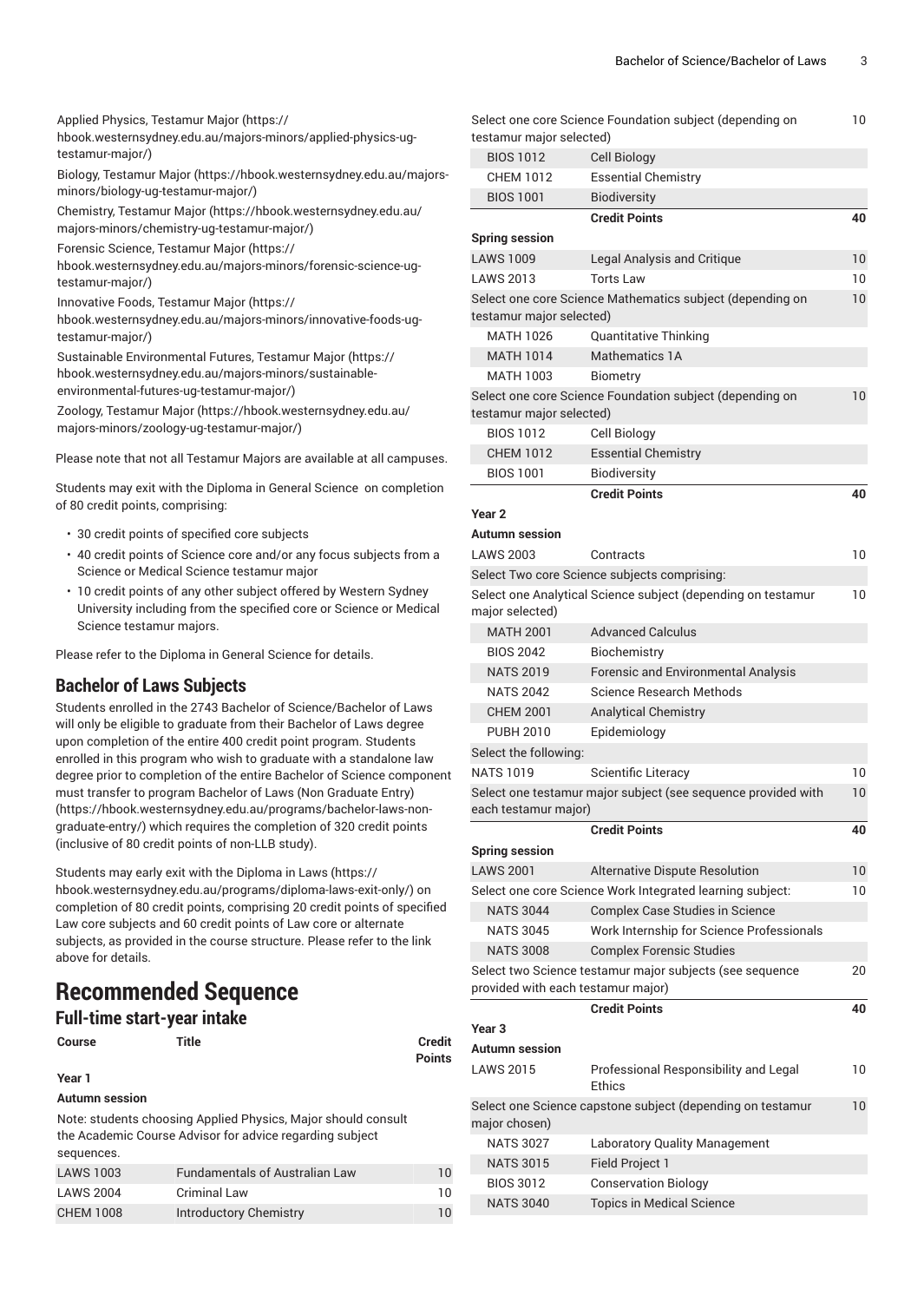|                                    | Select Two Science testamur major subjects (see sequence                                             | 20  |
|------------------------------------|------------------------------------------------------------------------------------------------------|-----|
|                                    | provided with each testamur major)                                                                   |     |
|                                    | <b>Credit Points</b>                                                                                 | 40  |
| <b>Spring session</b>              |                                                                                                      |     |
| <b>LAWS 2008</b>                   | Government and Public Law                                                                            | 10  |
|                                    | Select Three Science testamur major subjects (see the<br>sequence provided with each testamur major) | 30  |
|                                    | <b>Credit Points</b>                                                                                 | 40  |
| Year 4                             |                                                                                                      |     |
| <b>Autumn session</b>              |                                                                                                      |     |
| <b>LAWS 3018</b>                   | Equity & Trusts                                                                                      | 10  |
| <b>LAWS 3082</b>                   | <b>Property Law</b>                                                                                  | 10  |
| Select two LLB alternate subjects: |                                                                                                      | 20  |
|                                    | <b>Credit Points</b>                                                                                 | 40  |
| <b>Spring session</b>              |                                                                                                      |     |
| <b>LAWS 3081</b>                   | Administrative Law                                                                                   | 10  |
| <b>LAWS 3045</b>                   | Law of Associations                                                                                  | 10  |
| Select two LLB alternate subjects: |                                                                                                      | 20  |
|                                    | <b>Credit Points</b>                                                                                 | 40  |
| Year 5                             |                                                                                                      |     |
| Autumn session                     |                                                                                                      |     |
| <b>LAWS 4015</b>                   | <b>Constitutional Law</b>                                                                            | 10  |
| <b>LAWS 4004</b>                   | <b>Criminal Procedure and Evidence</b>                                                               | 10  |
| Select two LLB alternate subjects: |                                                                                                      | 20  |
|                                    | <b>Credit Points</b>                                                                                 | 40  |
| <b>Spring session</b>              |                                                                                                      |     |
| <b>LAWS 4013</b>                   | Civil Procedure and Arbitration                                                                      | 10  |
| <b>LAWS 4014</b>                   | Remedies                                                                                             | 10  |
| Select two LLB alternate subjects: |                                                                                                      | 20  |
|                                    | <b>Credit Points</b>                                                                                 | 40  |
|                                    | <b>Total Credit Points</b>                                                                           | 400 |

### **LLB Alternate Subjects**

Students must complete 80 credit points of subjects from the list of Bachelor of Laws alternate subjects below.

| Subject          | Title                                       | Credit<br><b>Points</b> |
|------------------|---------------------------------------------|-------------------------|
| <b>LAWS 4017</b> | Access to Justice Clinic                    | 10                      |
| <b>LAWS 3001</b> | <b>Advanced Family Law</b>                  | 10                      |
| <b>LAWS 4003</b> | <b>Advanced Taxation Law</b>                | 10                      |
| <b>LAWS 3002</b> | <b>Advanced Torts and Civil Wrongs</b>      | 10                      |
| <b>LAWS 3003</b> | Advocacy                                    | 10                      |
| <b>LAWS 3004</b> | <b>Anti-Discrimination Law</b>              | 10                      |
| <b>LAWS 3005</b> | <b>Australian Competition Law</b>           | 10                      |
| <b>LAWS 3006</b> | <b>Australian Consumer Law</b>              | 10                      |
| <b>LAWS 3007</b> | Banking and Securities Law                  | 10                      |
| <b>LAWS 2014</b> | <b>Bioethics</b>                            | 10                      |
| <b>LAWS 3011</b> | Comparative Law: Legal Systems of the World | 10                      |
| <b>LAWS 3013</b> | <b>Conflict of Laws</b>                     | 10                      |
| <b>LAWS 3014</b> | Corporate Governance                        | 10                      |
| <b>LAWS 3015</b> | <b>Cyber Law and Justice</b>                | 10                      |
| <b>LAWS 4010</b> | Designing Law Apps for Access to Justice    | 10                      |
| <b>LAWS 3016</b> | Elder Law                                   | 10                      |
| <b>LAWS 3022</b> | <b>Family Dispute Resolution</b>            | 10                      |
| <b>LAWS 3023</b> | <b>Family Law</b>                           | 10                      |
| <b>LAWS 2005</b> | <b>Financial Services Law</b>               | 10                      |

| <b>LAWS 2007</b> | First Peoples and the Australian Legal System          | 10 |
|------------------|--------------------------------------------------------|----|
| <b>LAWS 4012</b> | First Nations Peoples' Access to Justice Clinic        | 10 |
| <b>LAWS 3024</b> | <b>Foundations of Chinese Law</b>                      | 10 |
| <b>LAWS 3025</b> | <b>Foundations of Indian Law</b>                       | 10 |
| <b>LAWS 3083</b> | Gender and the Law                                     | 10 |
| <b>LAWS 3028</b> | Human Rights and the Asia Pacific                      | 10 |
| <b>LAWS 3027</b> | Human Rights Law                                       | 10 |
| <b>LAWS 3029</b> | Immigration and Refugee Law                            | 10 |
| <b>JUST 3008</b> | Independent Study (Law)                                | 10 |
| <b>LAWS 3030</b> | Information and Data Governance Law and<br>Regulation  | 10 |
| <b>LAWS 3031</b> | Insolvency Law and Policy                              | 10 |
| <b>LAWS 3032</b> | Intellectual Property                                  | 10 |
| <b>LAWS 3033</b> | International Business Transactions Law                | 10 |
| <b>LAWS 4006</b> | International Climate Law                              | 10 |
| <b>LAWS 3034</b> | <b>International Criminal Law</b>                      | 10 |
| <b>LAWS 4007</b> | International Environmental Law                        | 10 |
| <b>LAWS 3036</b> | <b>International Trade Law</b>                         | 10 |
| <b>LAWS 3039</b> | Islam, International Law and Human Rights              | 10 |
| <b>JUST 3011</b> | Issues in the Criminal Justice System                  | 10 |
| <b>LAWS 3074</b> | Judicial Internship                                    | 10 |
| <b>LAWS 3042</b> | Jurisprudence                                          | 10 |
| <b>LAWS 3084</b> | Law and Literature                                     | 10 |
| <b>LAWS 3079</b> | Law, Economics, Ethics and Change                      | 10 |
| <b>LAWS 3044</b> | Law and Public Policy (Development and                 | 10 |
|                  | Implementation)                                        |    |
| <b>LAWS 3046</b> | Law of Employment                                      | 10 |
| <b>LAWS 3047</b> | Law of International Organisations                     | 10 |
| <b>LAWS 3048</b> | Law of the Sea                                         | 10 |
| <b>LAWS 3075</b> | Law's Self-Understanding                               | 10 |
| <b>LAWS 3078</b> | Legal, Economic and Social Transformation in<br>Taiwan | 10 |
| <b>LAWS 3077</b> | Legal Internship                                       | 10 |
| <b>LAWS 4016</b> | Legal Research and Methodology                         | 10 |
| <b>LAWS 3049</b> | Media Law                                              | 10 |
| <b>JUST 2013</b> | Mediation                                              | 10 |
| <b>LAWS 3050</b> | <b>Medical Law</b>                                     | 10 |
| <b>LAWS 3052</b> | <b>Mental Health Law</b>                               | 10 |
| <b>LAWS 3053</b> | Moot Court                                             | 10 |
| <b>LAWS 3055</b> | Planning and Environment Law                           | 10 |
| <b>LAWS 3056</b> | Practising in the Public Interest                      | 10 |
| <b>LAWS 3061</b> | <b>Public Health Law</b>                               | 10 |
| <b>LAWS 3063</b> | <b>Public International Law</b>                        | 10 |
| <b>LAWS 4008</b> | Revenue Law                                            | 10 |
| <b>LAWS 3067</b> | Self-Managed Superannuation and Trusts                 | 10 |
| <b>LAWS 3068</b> | Space Law - Commercial Aspects                         | 10 |
| <b>LAWS 3080</b> | <b>Street Law Clinic</b>                               | 10 |
| <b>LAWS 3076</b> | Technology, Innovation and the Law                     | 10 |
| <b>LAWS 3071</b> | Wills and Succession                                   | 10 |
| <b>LAWS 3072</b> | Work Health and Safety Law                             | 10 |

### **Equivalent Subjects**

The equivalent subjects listed below counts toward completion of this program for students who passed these subjects in 2019 or earlier.

JUST 2002 - Bioethics, replaced by LAWS 2014 Bioethics